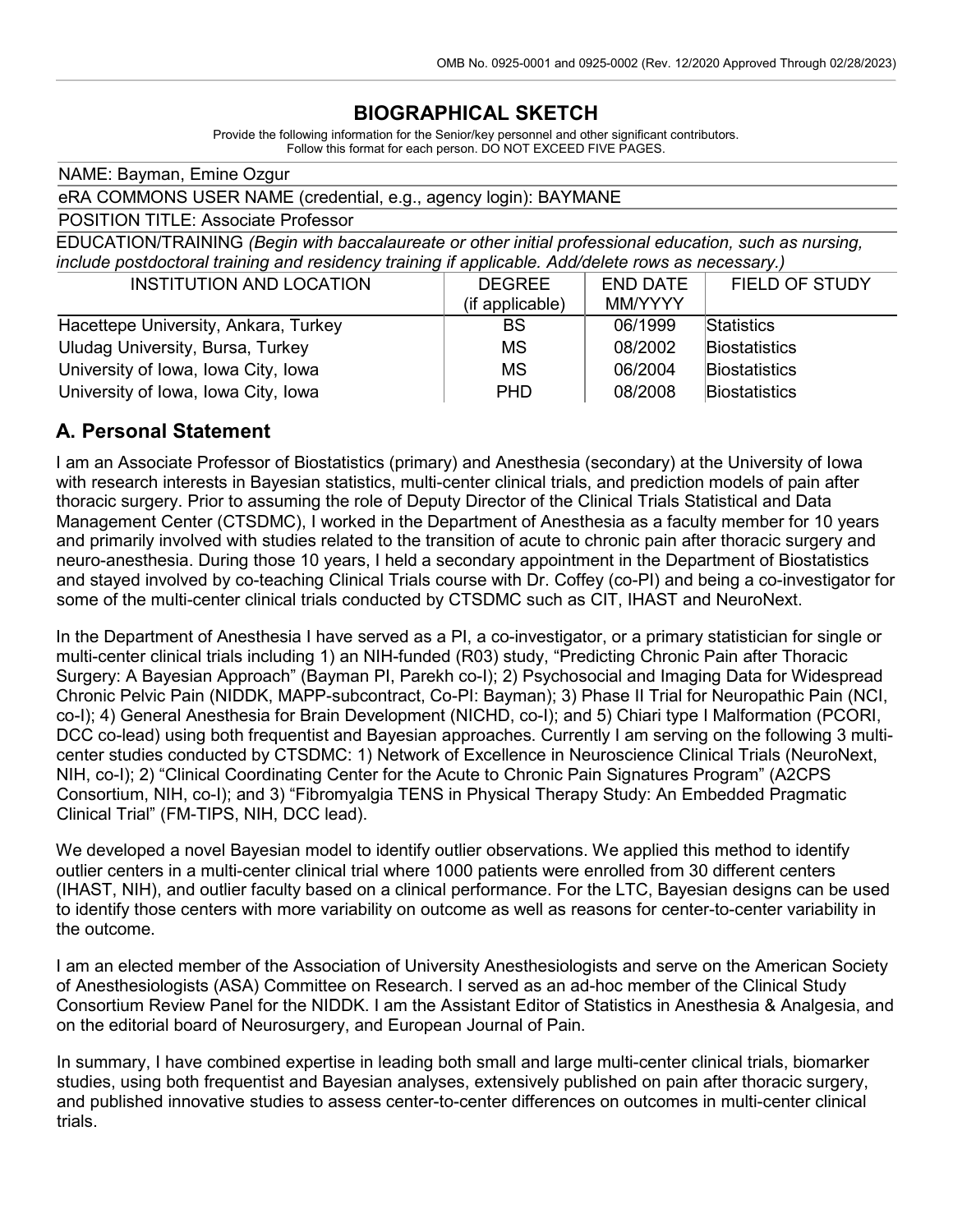- 1. Cudkowicz M, Chase MK, Coffey CS, Ecklund DJ, Thornell BJ, Lungu C, Mahoney K, Gutmann L, Shefner JM, Staley KJ, Bosch M, Foster E, Long JD, Bayman EO, Torner J, Yankey J, Peters R, Huff T, Conwit RA, Shinnar S, Patch D, Darras BT, Ellis A, Packer RJ, Marder KS, Chiriboga CA, Henchcliffe C, Moran JA, Nikolov B, Factor SA, Seeley C, Greenberg SM, Amato AA, DeGregorio S, Simuni T, Ward T, Kissel JT, Kolb SJ, Bartlett A, Quinn JF, Keith K, Levine SR, Gilles N, Coyle PK, Lamb J, Wolfe GI, Crumlish A, Mejico L, Iqbal MM, Bowen JD, Tongco C, Nabors LB, Bashir K, Benge M, McDonald CM, Henricson EK, Oskarsson B, Dobkin BH, Canamar C, Glauser TA, Woo D, Molloy A, Clark P, Vollmer TL, Stein AJ, Barohn RJ, Dimachkie MM, Le Pichon JB, Benatar MG, Steele J, Wechsler L, Clemens PR, Amity C, Holloway RG, Annis C, Goldberg MP, Andersen M, Iannaccone ST, Smith AG, Singleton JR, Doudova M, Haley EC, Quigg MS, Lowenhaupt S, Malow BA, Adkins K, Clifford DB, Teshome MA, Connolly N. Seven-Year Experience From the National Institute of Neurological Disorders and Stroke-Supported Network for Excellence in Neuroscience Clinical Trials. JAMA Neurol. 2020 Jun 1;77(6):755-763. PubMed Central PMCID: PMC7483960.
- 2. Bayman EO, Parekh KR, Keech J, Larson N, Vander Weg M, Brennan TJ. Preoperative Patient Expectations of Postoperative Pain Are Associated with Moderate to Severe Acute Pain After VATS. Pain Med. 2019 Mar 1;20(3):543-554. PubMed Central PMCID: PMC6657569.
- 3. Bayman EO, Parekh KR, Keech J, Selte A, Brennan TJ. A Prospective Study of Chronic Pain after Thoracic Surgery. Anesthesiology. 2017 May;126(5):938-951. PubMed Central PMCID: PMC5395336.
- 4. Bayman EO, Chaloner KM, Hindman BJ, Todd MM. Bayesian methods to determine performance differences and to quantify variability among centers in multi-center trials: the IHAST trial. BMC Med Res Methodol. 2013 Jan 16;13:5. PubMed Central PMCID: PMC3599203.

Some recent projects in which I have served in a similar role include:

**NIH UG3 AR07637 (Sluka/Crofford, PIs)** Fibromyalgia TENS in Physical Therapy Study (TIPS): An Embedded Pragmatic Clinical Trial 09/26/2019 – 08/31/2024 Role: Co-Investigator (DCC Lead)

#### **NIH U24 NS112873 (Coffey, PI)**

*Clinical Coordinating Center for the Acute to Chronic Pain Signatures Program*  08/15/2019 – 07/31/2023 Role: Co-Investigator

### **NIH U01 NS077352**

*Network for Excellence in Neuroscience Clinical Trials (NeuroNEXT) – DCC* 09/30/2011 – 06/30/2023 Role: Co-Investigator

#### **NIH U01 DK070431 (Foster, PI)**

*Clinical Islet Transplantation: Data Coordinating Center (CIT:DCC)* 09/30/2004-07/31/2018 Role: Co-Investigator

# **B. Positions, Scientific Appointments and Honors**

### **Positions and Scientific Appointments**

 - Associate Professor , University of Iowa, Department of Biostatistics (primary), Iowa City, IA - Associate Professor, University of Iowa, Department of Anesthesia (secondary), Iowa City, IA - 2019 Associate Professor, University of Iowa, Department of Anesthesia (primary), Iowa City, IA - 2019 Associate Professor, University of Iowa, Department of Biostatistics (secondary), Iowa City, IA - 2017 Assistant Professor, University of Iowa, Department of Biostatistics (secondary), Iowa City, IA - 2017 Assistant Professor, University of Iowa, Department of Anesthesia (primary), Iowa City, IA - 2011 Associate, University of Iowa, Department of Biostatistics (secondary), Iowa City, IA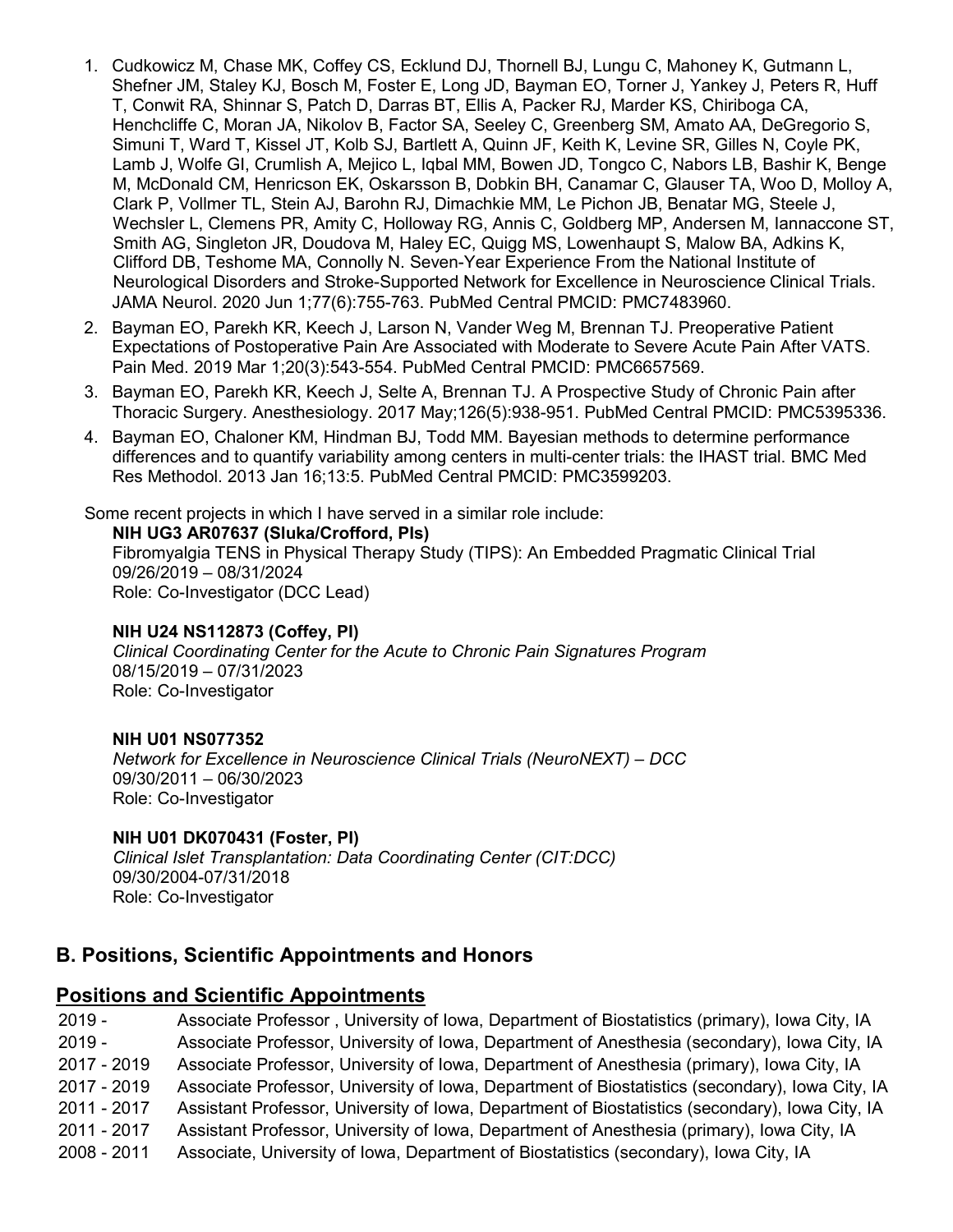2008 - 2011 Associate, University of Iowa, Department of Anesthesia (primary), Iowa City, IA

2004 - 2008 Research/Teaching Assistant, University of Iowa, Department of Biostatistics, Iowa City, IA

2000 - 2002 Research/Teaching Assistant, Uludag University, Department of Biostatistics

# **Honors**

| 2003 - 2008 | Graduate Education Scholarship, Higher Education Council of Turkey                             |
|-------------|------------------------------------------------------------------------------------------------|
| 2013        | Best Abstract Award, American Society of Anesthesiologists (ASA) Annual Meeting                |
| 2007        | Poster competition winner, Roy J. and Lucille A. Carver College of Medicine and the College of |
|             | <b>Public Health Research Week</b>                                                             |
| 2021        | College of Public Health Faculty Service Award, University of Iowa                             |

## **C. Contribution to Science**

- 1. I have experience in acute to chronic post-thoracic surgery related pain. We first conducted a metaanalysis (b) to find the incidence of chronic pain at 3 and 6 months after thoracotomy. Second, we conducted a survey to determine the pain-related limitations on patients' daily activities after thoracic surgery. Third, we published the results of our prospective observational study regarding the predictors acute pain after video-assisted thoracoscopic surgery (a) and of chronic pain (c) after thoracic surgery. Fourth, we published an AAAPT solicited review paper for acute pain after thoracic surgery (d).
	- a. Bayman EO, Curatolo M, Rahman S, Brennan TJ. AAAPT Diagnostic Criteria for Acute Thoracic Surgery Pain. J Pain. 2021 Apr 10; PubMed PMID: 33848682.
	- b. Bayman EO, Parekh KR, Keech J, Larson N, Vander Weg M, Brennan TJ. Preoperative Patient Expectations of Postoperative Pain Are Associated with Moderate to Severe Acute Pain After VATS. Pain Med. 2019 Mar 1;20(3):543-554. PubMed Central PMCID: PMC6657569.
	- c. Bayman EO, Parekh KR, Keech J, Selte A, Brennan TJ. A Prospective Study of Chronic Pain after Thoracic Surgery. Anesthesiology. 2017 May;126(5):938-951. PubMed Central PMCID: PMC5395336.
	- d. Bayman EO, Brennan TJ. Incidence and severity of chronic pain at 3 and 6 months after thoracotomy: meta-analysis. J Pain. 2014 Sep;15(9):887-97. PubMed PMID: 24968967.
- 2. I have experience in opioid use after surgery. We first conducted a retrospective study for the long-term opioid prescription patterns among the veterans (a). Then, we conducted another retrospective study for the opioid use trajectories after thoracic surgery among veterans (c). In addition, our AAAPT solicited methodological publication on acute pain trajectory (d) also describes methods that can be used for the opioid use trajectories.
	- a. Bayman EO, Oleson JJ, Rabbitts JA. AAAPT: Assessment of the Acute Pain Trajectory. Pain Med. 2021 Mar 18;22(3):533-547. PubMed Central PMCID: PMC7971475.
	- b. Hadlandsmyth K, Mosher HJ, Bayman EO, Wikle JG, Lund BC. A Typology of New Long-term Opioid Prescribing in the Veterans Health Administration. J Gen Intern Med. 2020 Sep;35(9):2607-2613. PubMed Central PMCID: PMC7458960.
	- c. Bishop MO, Bayman EO, Hadlandsmyth K, Lund BC, Kang S. Opioid use trajectories after thoracic surgery among veterans in the United States. Eur J Pain. 2020 Sep;24(8):1569-1584. PubMed PMID: 32506529.
	- d. Bayman EO, Brennan TJ. Video-assisted thoracoscopic surgery versus robotic-assisted thoracoscopic surgery and postoperative opioid consumption. J Thorac Dis. 2018 Sep;10(Suppl 26):S3222-S3223. PubMed Central PMCID: PMC6186588.
- 3. We developed a novel model to identify outlier observations with a Bayesian approach. We first applied this method to identify outlier centers in a multi-center clinical trial where data from 1000 patients were collected from 30 centers (a). Then, we applied the same Bayesian model to identify outlier anesthesia faculty for two metrics assessing clinical performance (b). Our third paper of the series examined performances of anesthesia faculty versus anesthesia providers for another clinical outcome: prolonged extubation (c).